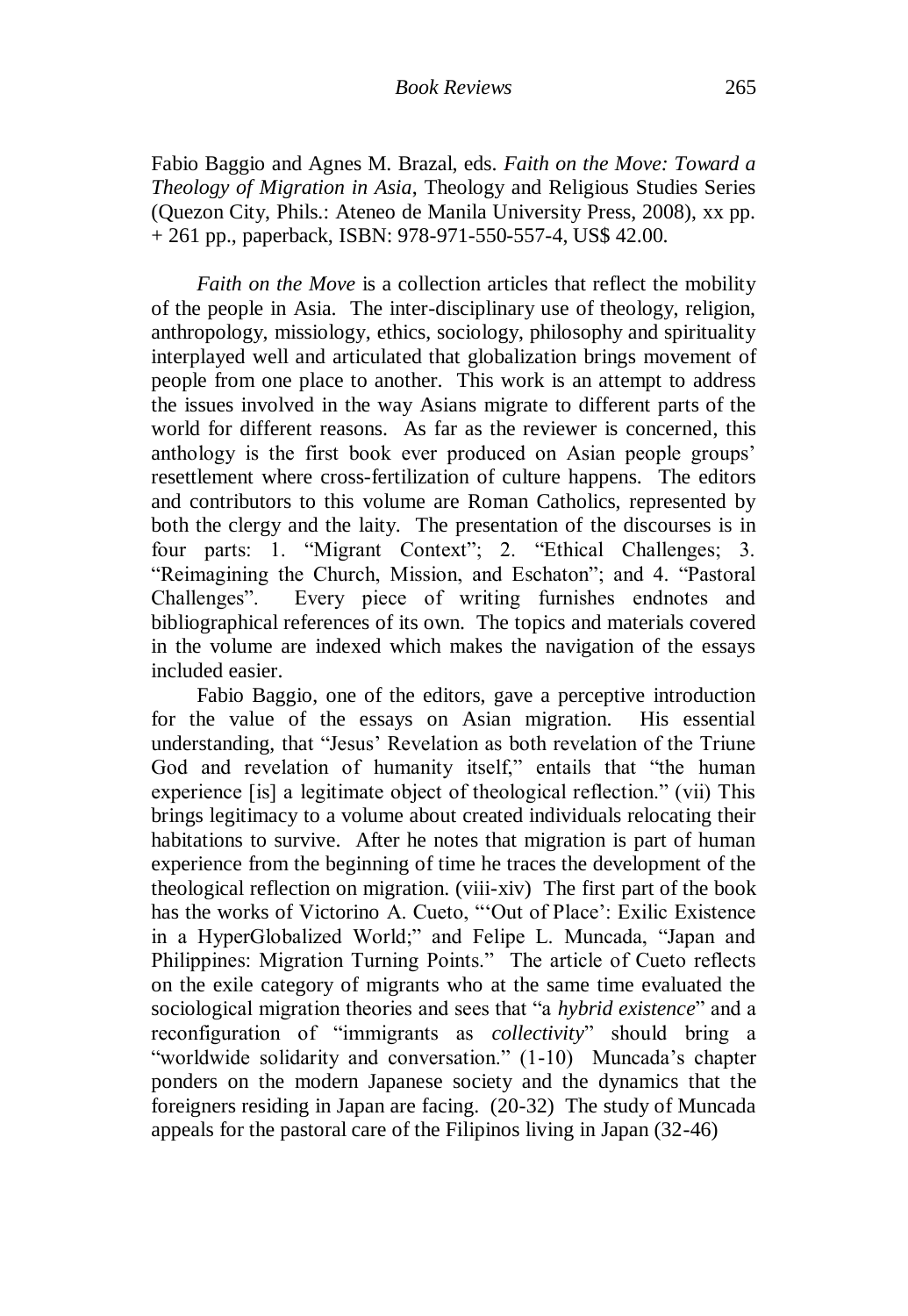The second division of the book has three essays on the issues of proper ethics and human rights of the migrants. The sociological treatise of Lou Aldrich, "A Critical Evaluation of the Migrant Workers" Situation in Taiwan in Light of the Catholic Social Tradition" evaluates the circumstances of the resettled manual workers, especially from the Philippines. The author sees the Taiwanese treatment of Filipinos as trade and industry instruments. (49-53) This then brings exploitation and dehumanization of Filipino laborers. It should be corrected by tearing down Taiwan"s current unsanctioned migrant employment system and have proper ethical principles introduced. (61-66) The paper of one of the editors, Agnes M. Brazal, "Cultural Rights of Migrants: A Philosophical and Theological Exploration" argues for the potential of "cultural rights" analogous to human rights. (68-81) She adequately depicts the idea of cultural rights using social theory and the Filipino concept of "*kapwa*" ("the shared inner self") within the Trinitarian relational model. (84-85) The biblical discussion on migration written by Giovanni Zevola, ""What are you talking about to each other, as you walk along?" (Lk 24:17): Migration in the Bible and Our Journey of Faith" provides an essential biblical background on migration. (see 93-117) He brings in the concept of migration within the purpose of human consciousness and personal existence that lead to God. The author uses Abraham and his faith as well as Israel and their experience as models of migration.

Part three has the following insightful materials to consider in light of the biblical mandate: "The Church as "Imagined Communities" among Differentiated Social Bodies" by Emmanuel Serafica de Guzman; ""Go…and make disciples of all nations": Migration and Mission" by William LaRousse; and "Migration and Christian Hope: Historical and Eschatological Reflection on Migration" by Anselm Kyongsuk Min. The important contribution of de Guzman is to revisit the Church "conventional images and metaphors" in the contemporary Christian thought (118-126) and recreate her with a renewed sense for the migrating people of God. (126138) His argument brings the idea of the right to "the same space" for those who are resettling themselves wherein diversity is celebrated in that privileged space to be "a hospitable space." (144) The realistic view of LaRousse is simply that the Great Commission means migration. (see 155-171) This notion also implies that the nature of the Church is that of pilgrimage. The missionary Church must view the relocation of people within the plan of God. Min in his essay advances the Christian answer to the poverty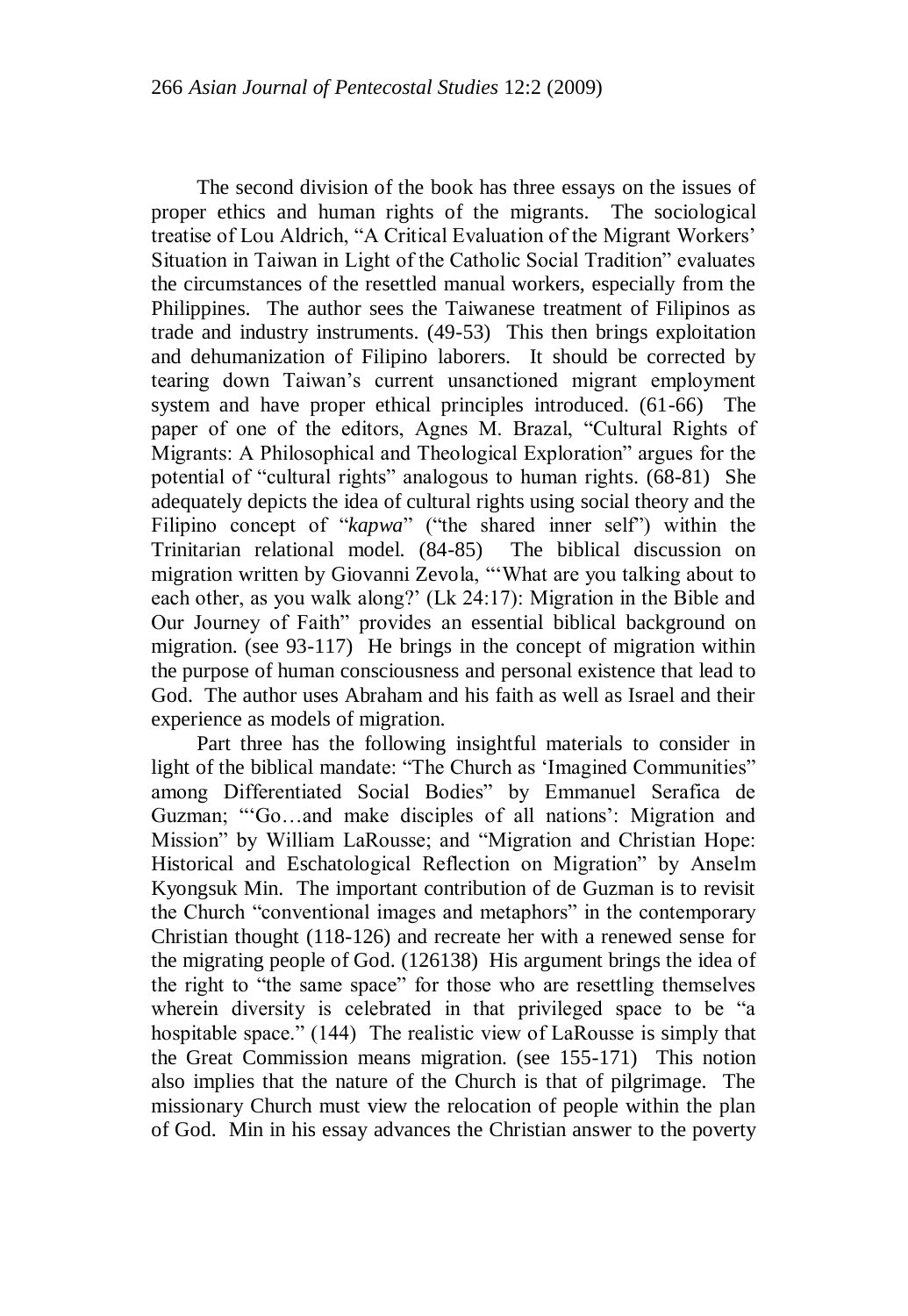of the immigrants, the policies of the governments and the globalization of the nations. (177-184) These questions of immigration have been answered by the Christian faith and practice since Christ incarnated and an eschatological principle that prepares believers for his return. (184- 199)

The last portion of this collected work has two chapters on ministerial care of God"s flock, namely, "Globalizing Solidarity through Faith Encounters in Asia" (see 203-217); and "Living Faith in a Strange Land: Migration and Interreligious Dialogue" (see 219-246) by Anthony Rogers and James H. Kroeger, respectively. The discourse of Rogers accents the teaching of the Word and the prompting of the Spirit in caring for people who are seeking refuge and moving settlement. He employs the idea of the great commission of the Church, its Communion and nature. The author appeals for a fresh innovative charity that would reach out to the migrants. And finally Kroeger looks at migration in terms of the encounter of different religions. He thus throws light on the reality of the rise of religious pluralism in modern societies due to the direct result of people moving from place to place. The author gives ten guidelines—calling them "A Dialogue Decalogue for Migrants"—for genuine inter-religious dialogue and takes seriously that religious pluralism and contemporary migration should be dealt with together.

All the essays in this book are worth reading. They are all insightful and relevant to contemporary "situations" of people who are migrating to different countries in one way or another. The Asian readers, particularly the Filipinos, will benefit much from the discussions included in the volume. At this point in time where there are so many Overseas Filipino Workers migrating temporarily or permanently to the countries providing them earnings for their families this piece of work is suitable. It is also enriching to Asian and non-Asians to read this collection of articles. The migration issues that are tackled by the authors who contributed in this book are unavoidable concerns of people who are relocating their abode to survive. Rich and poor, Westerner or Oriental, male or female and informed or ignorant are all living in this mobile world. Many times mobility is no longer an option but a must. Although this anthology is written by Roman Catholic minds with a Roman Catholic context of discourse, both Pentecostals and Protestants can gain much from it. Migration of people must be reflected upon by Christians to make their faith relevant to the diasporic nature of human existence in a globalized and universalized present world context. Baggio and Brazal are appreciated